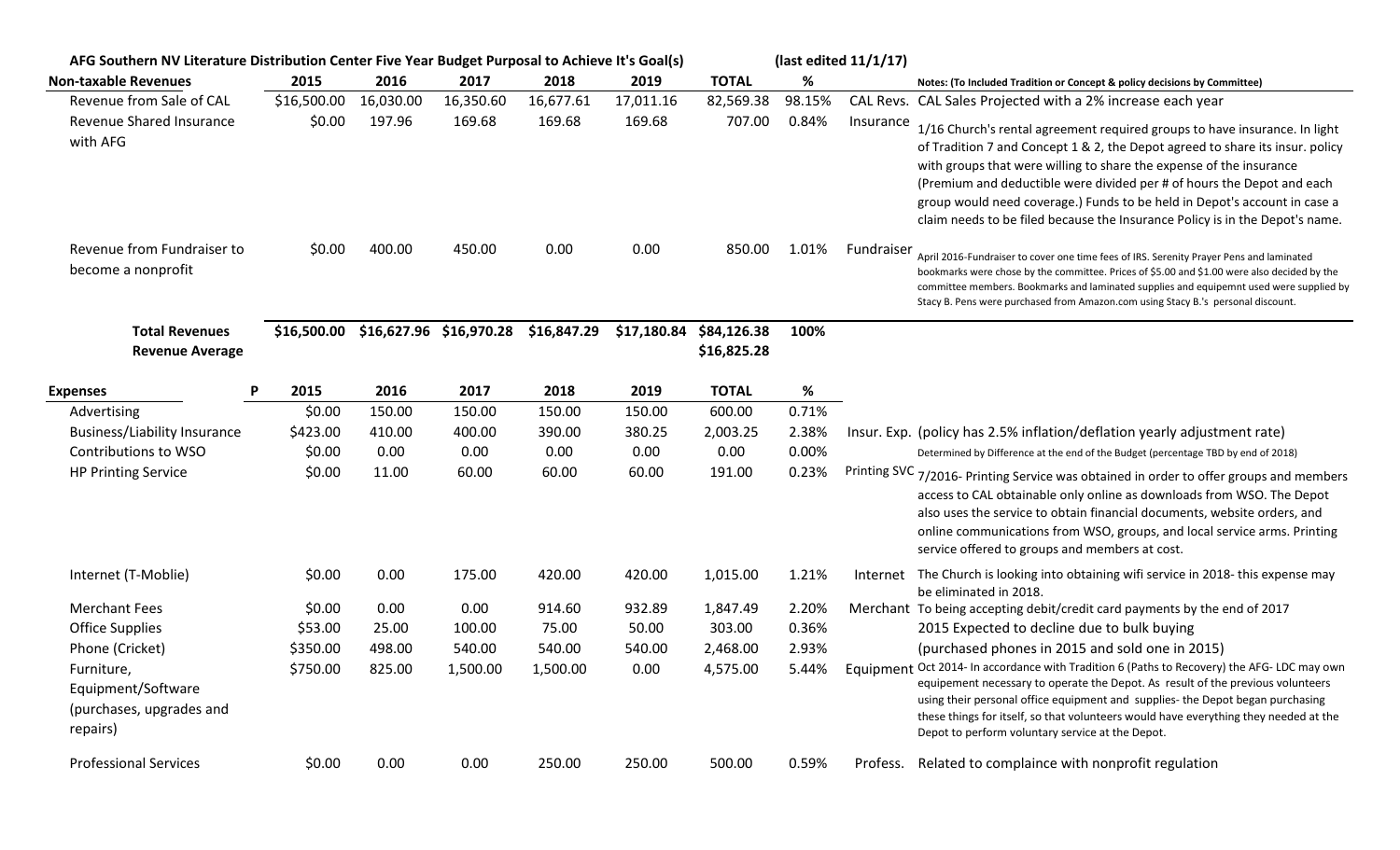| Rent to Lakes Lutheran Church                                                                                                                                                                                                                                                                         | \$250.00    | 300.00                  | 654.02      | 667.10      | 680.45      | 2,551.58    | 3.03%     |                                 | Original Rent Agreement (2% of CAL Sales) was increased to 4% of Sales by Depot<br>Committee in July 2016 (policy: voluntary increase to be reviewed yearly to ensure<br>Depot is still able to meet all its needs.                                                                                                                                                                                                                                                                                                                                                                                                                                                                                           |  |
|-------------------------------------------------------------------------------------------------------------------------------------------------------------------------------------------------------------------------------------------------------------------------------------------------------|-------------|-------------------------|-------------|-------------|-------------|-------------|-----------|---------------------------------|---------------------------------------------------------------------------------------------------------------------------------------------------------------------------------------------------------------------------------------------------------------------------------------------------------------------------------------------------------------------------------------------------------------------------------------------------------------------------------------------------------------------------------------------------------------------------------------------------------------------------------------------------------------------------------------------------------------|--|
| Increasing & Replenish Stock<br>Reserves                                                                                                                                                                                                                                                              | \$13,500.00 | 12,000.00               | 11,000.00   | 9,500.00    | 9,500.00    | 55,500.00   | 65.97%    | Maintain<br>Stock Levels years. | 2015-2016 increasing stock reserve to 9mo.-12mos. Purchase all books by<br>the case (25% discount) reduce yrly expense 25% to 30% from previous                                                                                                                                                                                                                                                                                                                                                                                                                                                                                                                                                               |  |
| State & Federal Compliance                                                                                                                                                                                                                                                                            | \$0.00      | 0.00                    | 1,500.00    | 1,000.00    | 250.00      | 2,750.00    | 3.27%     |                                 | Compliance Initial Costs to become a non-profit                                                                                                                                                                                                                                                                                                                                                                                                                                                                                                                                                                                                                                                               |  |
| Subscriptions (website)                                                                                                                                                                                                                                                                               | \$194.00    | 210.00                  | 210.00      | 210.00      | 210.00      | 1,034.00    | 1.23%     |                                 | Subscriptions added search engine to website in 2016                                                                                                                                                                                                                                                                                                                                                                                                                                                                                                                                                                                                                                                          |  |
| Support Local Services & Pubic<br>Outreach                                                                                                                                                                                                                                                            | \$610.00    | 19.62                   | 0.00        | 0.00        | 0.00        | 629.62      | 0.75%     | <b>LS &amp; PO</b>              | Free Literature Policy suspended 4/15 See Prudent Reserve Notes for continued<br>Support of Local Services as well as Depot's Vision 2015-2020                                                                                                                                                                                                                                                                                                                                                                                                                                                                                                                                                                |  |
| Travel                                                                                                                                                                                                                                                                                                | \$0.00      | 25.00                   | 0.00        | 0.00        | 0.00        | 0.00        | 0.00%     | Travel                          | can include registration fees to attend certain functions                                                                                                                                                                                                                                                                                                                                                                                                                                                                                                                                                                                                                                                     |  |
| <b>Prudent Reserve (Set aside for future</b><br>needs)<br>1) nonprofit<br>fees and equipment/software<br>upgrades \$5000+<br>2) \$1500.00 Insurance deductibles<br>shared with groups that contributed<br>to the deductible pool.<br>3) lease/purchase location for all<br>local service arms to use. | \$370.00    | 2,154.34                | 817.53      | 833.88      | 1,701.12    | 5,876.87    | 5% to 15% | Prudent<br>Reserve              | (See Concept 12 General Warranties, prudence; Paths to Recovery) 3/15<br>Revenue set aside to lease/purchase a location for all Service Arms to use in<br>the future. Policy for saving for this need is minimum of 5% of all CAL yrly.<br>sales and not more than 15% of revenue of CAL yrly.sales. By 2019, the<br>savings are estimated to be between \$4,100 to \$12,300. 2) Insurance<br>deducible contributions by groups- If all groups at the church close or move,<br>the deductible amounts paid (\$568.97) by the groups will be donated to AIS<br>(Intergroup) or to WSO. The deductible paid by a single group is not<br>refundable should the group close or move. (see AFG Insurance Agreement |  |
| <b>Total Expenses</b>                                                                                                                                                                                                                                                                                 | \$16,500.00 | \$16,627.96 \$17,106.55 |             | \$16,510.59 | \$15,124.70 | \$81,844.80 | 97.29%    |                                 |                                                                                                                                                                                                                                                                                                                                                                                                                                                                                                                                                                                                                                                                                                               |  |
| 16,368.96<br><b>Average Operating Expenses</b>                                                                                                                                                                                                                                                        |             |                         |             |             |             |             |           |                                 |                                                                                                                                                                                                                                                                                                                                                                                                                                                                                                                                                                                                                                                                                                               |  |
| <b>Difference (Excess Funds)</b>                                                                                                                                                                                                                                                                      | \$0.00      | \$0.00                  | (\$136.27)  | \$336.71    | \$2,056.14  | \$2,281.57  | 2.71%     |                                 | Difference 2015 decision- Increase Operating Account to cover one-year average operating<br>expenses in 2018 after stock levels, nonprofit status, and Equipment purchases are<br>achieved (expected by mid 2018 to mid 2019)                                                                                                                                                                                                                                                                                                                                                                                                                                                                                 |  |
| <b>Reserve &amp; Operating Account</b>                                                                                                                                                                                                                                                                | \$9,525.98  | \$11,111.83             | 12005.53 as |             |             |             |           |                                 |                                                                                                                                                                                                                                                                                                                                                                                                                                                                                                                                                                                                                                                                                                               |  |
| <b>Year End Balance</b>                                                                                                                                                                                                                                                                               |             |                         | of Oct 31   |             |             |             |           |                                 |                                                                                                                                                                                                                                                                                                                                                                                                                                                                                                                                                                                                                                                                                                               |  |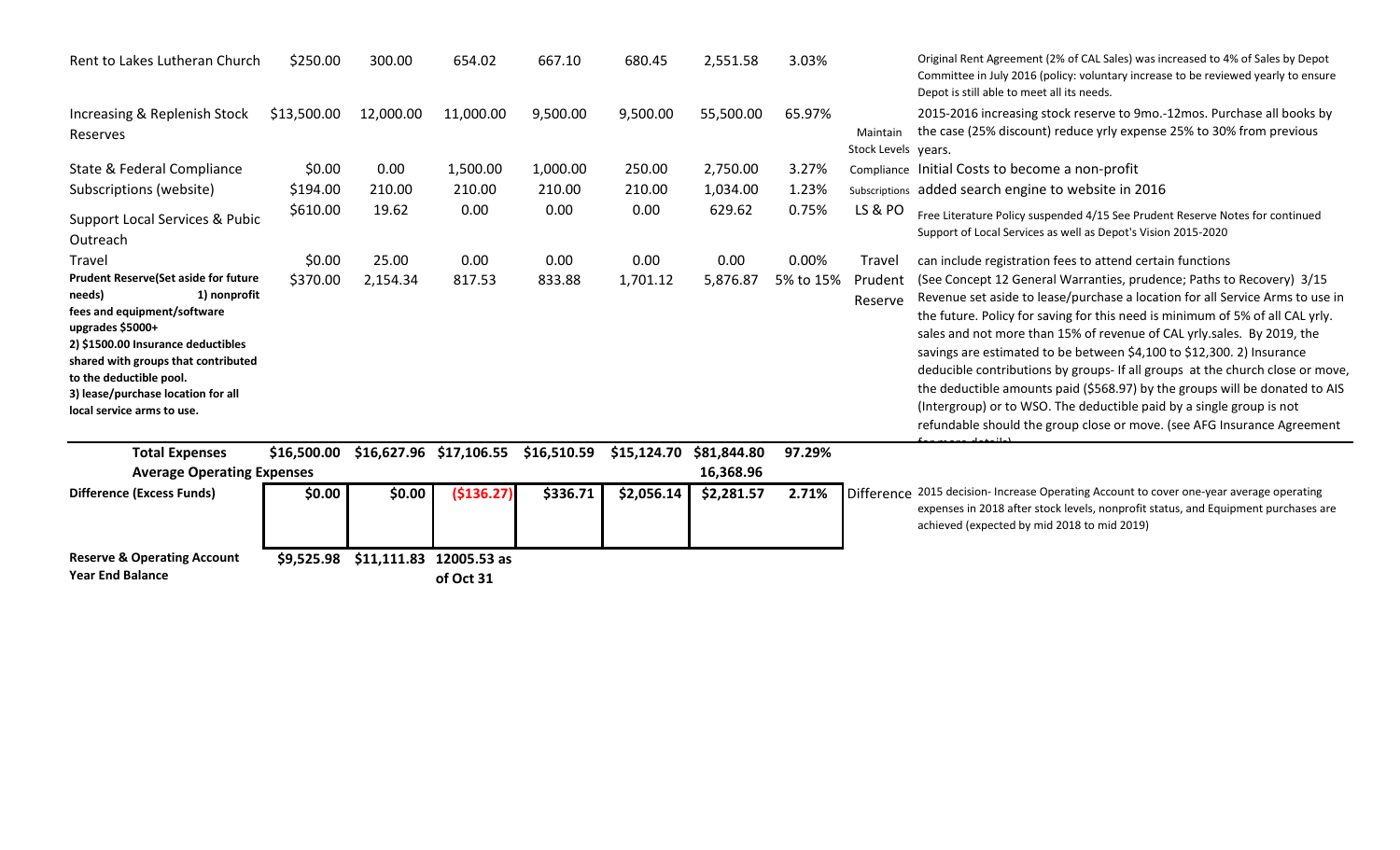## **FINANCIAL & BUDGET POLICY Decisions: (Governed By the Depot Committee's Group Conscience)**

(Decided March 2015- Effective April 1, 2015) (Stacy B., Lucy G., Phil H., Libby)

1. The Depot shall maintain a budget report covering a minimum period of three years.

a) The budget shall include estimated operating expenses, current and future projects decided by the Committee, and a prudent reserve to cover future needs.

b) The Prudent Reserve shall be a line item in the Depot's budget and shall only consist of monies set a side for stated purpose(s) decided by the Committee.

1) Stated purpose of money in reserve shall be specified in budget report.

2) Long-Term Reserve funds may be held in an account separate from operating expenses. That account may be an interest bearing account not to exceed  $\frac{1}{2}$ . (TBD)

3) Prudent Reserve Account withdrawals require committee's approval and subject to same voting policy as all budget policies (see #2).

c) Operating expenses and Committee approved project expenses are not subject to committee's approval

before they are paid.

1) All financial accounts opened on behalf of the Depot shall have at least two signers on the account(s) and require pre-approval by the Committee.

2) Operating account shall maintain at least the minimum balance of one-years operating expenses.

(approved 4/2016 Stacy B., Lucy G., Phil H., Rosie M. Libby)

2. No budget policy decision made by the Committee may be changed by a single individual.

3. Budget Policy Decisions are to be determined by a substaintial majorty (3/4) of the Committee.

a) Policies being considered for approval must accompany all related information available including cost analysis associated with adopting the policy.

b) Committee may approved policies for a trial period and evaluate the outcome of the trial before committing to a longer-term policy. Trial period length shall be noted in the budget.

4. All policies are to adhere to the principles in the 12 Traditions, 12 Concepts, and G-18 Guidelines (https://alanon.org/members/pdf/guidelines/G18.pdf) . Policies made contrary to such are null, and void of funding. Reserve Fund Guidelines (G-41) also guide policies of the Depot's Prudent Reserve and Operating Account. (https://alanon.org/members/pdf/guidelines/G41.pdf)

5. A written record of budget policies shall be kept at the Depot's physcial location and available for viewing by the DRs and regulatory agencies. Copies may include a charge not to exceed the Depot's cost of printing (currently \$0.04 per copy)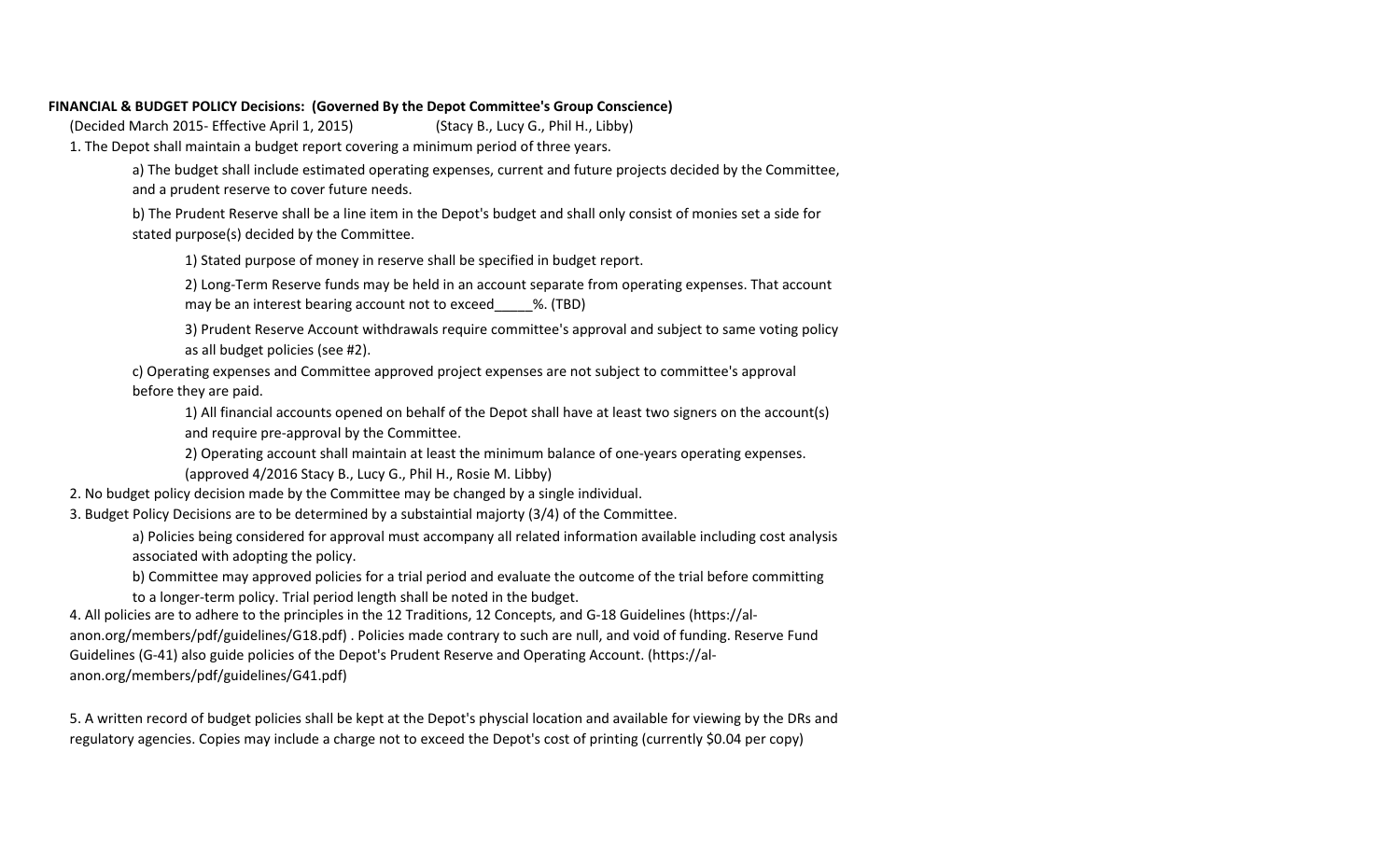6.Budget Difference (money with no stated purpose), considered "excess money" may automatically be donated to WSO at the end of the year if the Operating Account policy minimum and Stock Policy minimum have been met.

7. Stock levels to average between 9 months (books) to one year (pamphlet) levels in order that the Depot may attend events with the CAL and still maintain enough literature at the Depot for groups and members to purchase. (changed from 6 mo supply to new policy 1/2017 Stacy B., Lucy G., Phil H., Rosie M.)

8. No Committee member shall sign a contract on behalf of the Depot without the Committee's approval.

## **SHARED INSURANCE POLICY**

(Decided December 2015- Effective January 1, 2016) (Stacy B., Lucy G, Rosie M., Phil H.) 9. The Depot shall share insurance coverage wih AFG groups that meet in the territory of the Depot located at Lakes Lutheran Church.

a) The term referred to as territory in the Allstate Insurance Policy, is the physical location or place where the Depot operates, and designated by lease/contract with Lakes Lutheran Church called UMACHT HALL. b) In accordance with Tradition 7, The groups shall pay a portion of the insurance premium each year to the Depot, and are responsible for a portion of the deductible (\$500 and \$1000) totaling \$1500.00 for accident, injury, and property damage.

1) The AFGs' portion and Depot's portion of premium and deductible are to be determined by the number of hours each enity/group requires insurance coverage. Premium Payments are due by March 1st of each year. (please see AFG Insurance Agreement for breakdown)

2) In accordance with Concept 2 (Paths to Recovery) the Deductible payments paid to the Depot in advance by the AFGs shall be held in the Depot's Prudent Reserve with the Depot's deductible portion. The advanced funds are to be managed by an authorized Depot Committee Member. Total Deductible Reserve shall always be \$1500.00, and used for future claims submitted by the groups that contributed to the deductible, or by the Depot. All claims filed on behalf of a group shall be submitted to the insurance company only by an authorized Depot Committee Member.

3) If ALL AFGs move or close their meetings, the portion of unused deductible paid by the groups shall be donated to AIS (intergroups) or WSO. No refunds are given to any single group that chooses to move or close its meeting.

4) If the Depot moves to another location or closes, the deductibles will be refunded to the groups that paid into the Deductible Reserve, provided that no claims are pending.